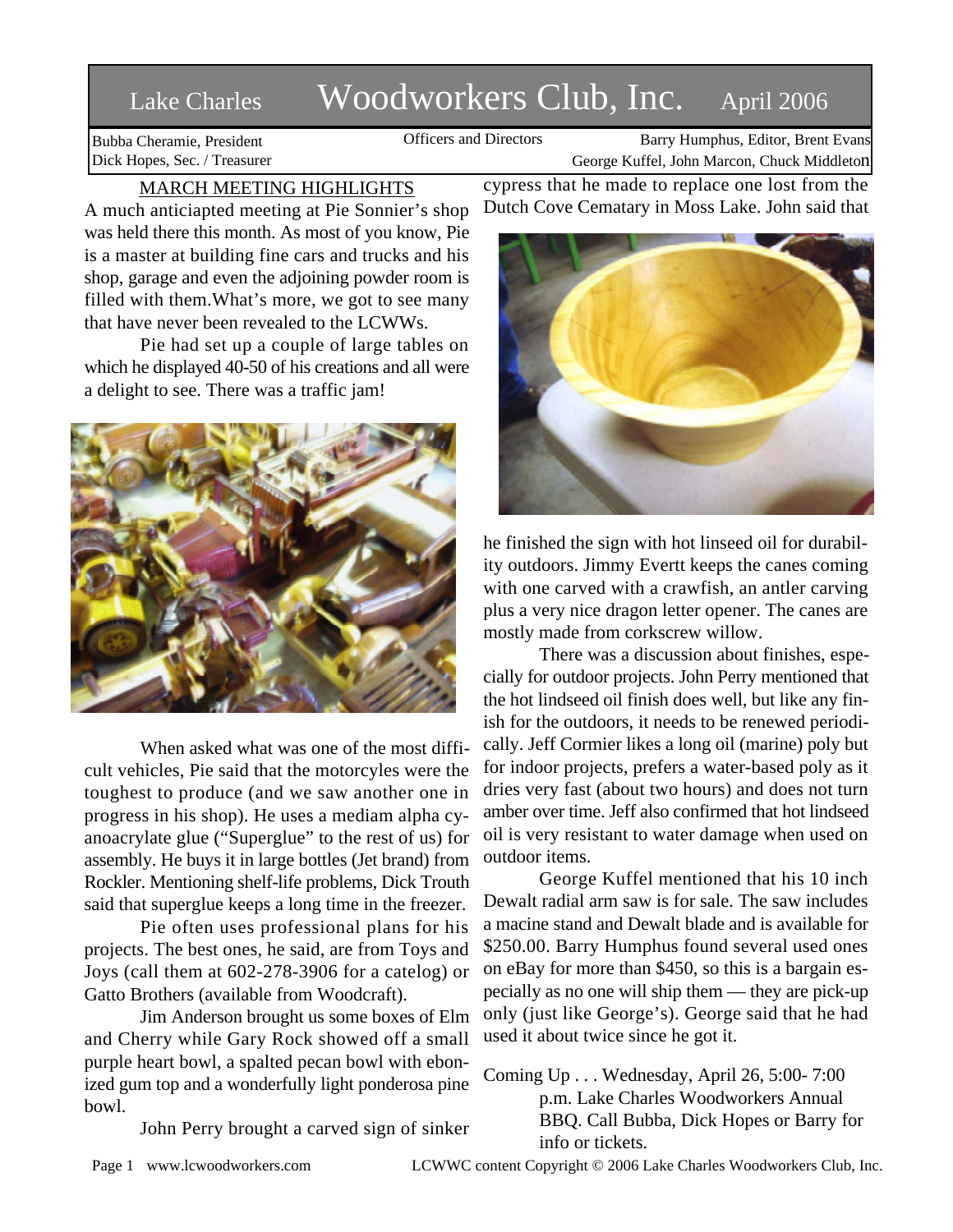### ANNUAL BBQ THIS MONTH

The LCWW Annual BBQ will take place on Wednesday, April 26 at the PPG Family Center in Westlake (thanks to Robin Richard). Once again, the food will be catered (thanks to John Leonard Fontenot's connections). The program starts at 5:00 p.m.

The tickets are just \$10 per person for all you can eat. There will be beef, chicken and sausage plus side dishes. Soft drinks and beer are included.

If you've got some Show and Tell, please bring your items. We'll also have some magazine swapping, door prizes, awards and lots of fun.

If you purchased your tickets last Fall, they are still good. If you can't find your tickets (Rita ate them), please call Dick Hopes as he has the records of who purchased them before the storm. Some tickets will be available at the door.

#### SETTING & AJUSTING A MORTISER

The first practical Mortising Machines were made in 1807 in England and used at the Portsmouth dockyard.

In 1826, A. Branch, of New York, invented a mortising auger for making square holes, which was described in the Franklin Journal of Philadelphia. The description of the patent clearly explains the hollow chisel mortise cutters we use today. In 1853 H. B. Smith patented a reversible reciprocating mortiser, and for many workshops, this type of machine is today in much demand by amateur and professional woodworkers alike.

While hollow chisel mortisers and mortising drill press attachments have become very popular in woodworking shops and are pretty simple to use, there are some critical setup and maintenance procedures that preserve their accuracy and maintain a trouble-free operation.

Purchasing a dedicated mortiser or using a drill press mounted one depends on your expected use. If you do a lot of mortising in your projects, obviously, a dedicated machine is worth the price (Delta, Jet, Grizzly, etc. for about \$250.00). But if you only occasionly need mortises or have limited shop space, a drill press mortiser works pretty well (Delta for about \$70.00). The downside of the drill press type is repeatability and accuracy. Double check all of the alignments and then do it again. I've had success with mine but many report problems, especially when it comes to repeatability.

As always, you should follow the manufacturer recommendations and instructions supplied with your mortiser. Pay particular attention to instructions related to the safe operation of your machine.

Contamination of moving parts by sawdust and other debris must be controlled for the machine to operate properly. For maximum benefit, clean and lubricate the mortiser before making any adjustments. In general, drill press mounted mortisers are much easier to maintain as the 'keyway' that drops the drill head is sealed and rarely needs cleaning.

The power head of a dedicated mortising machine travels up and down on some form of exposed slide, keyway or a post, all designed to keep the bit traveling straight up and down accurately. Contamination of those sliding surfaces affects ease of use, accuracy and eventually, the life of the machine.

Your mortiser is likely to have some kind of geared drive system that moves the power head up and down in response to the motion of the handle. Cleaning sawdust and debris from the teeth will help keep the machine operating smoothly. You can use a cheap nylon cleaning brush (a large toothbrush will work well) to dislodge the dust. Then a few squirts of air from your compressor will finish the bulk of the work.

In most cases, moving parts can be cleaned with a rag or an old paintbrush. Stubborn contamination may require some kind of solvent, but make sure the material used is paint and plastic safe. In no case should caustic materials be used. After cleaning, dry the area completely.

Nearly any type of grease or clinging oil will lubricate these moving parts. For example, a good acidfree light oil (such as automatic transmission fluid) will also do the trick. But consider dry graphite or Teflon-based products that dry after application. Dry lubricants do not attract or hold dust and may extend the periods between necessary cleanings.

The owner's manual should provide instructions on what parts need lubrication, what parts do not and may even suggest appropriate lubricants.

The sliding mechanism on which the power head moves is usually adjustable so the you can compensate for normal wear. Though set up at the factory, you should always go over these adjustments on new machines to insure they are set as best as can be.

Following the recommendations of the manufacturer on adjustment procedures and the allowable tolerance is very highly recommended. The engineers who designed the machine typically consider the properties of the materials used to make these parts when calculating adjustment tolerances. This is not a good time to try to out-think those engineers. Stay within the guidelines to insure the best performance and longest life of the tool.

Checking the slider adjustment occasionally should be part of the machine's maintenance, the frequency dependent on how much use the machine sees. Continues on Page 3 . . .